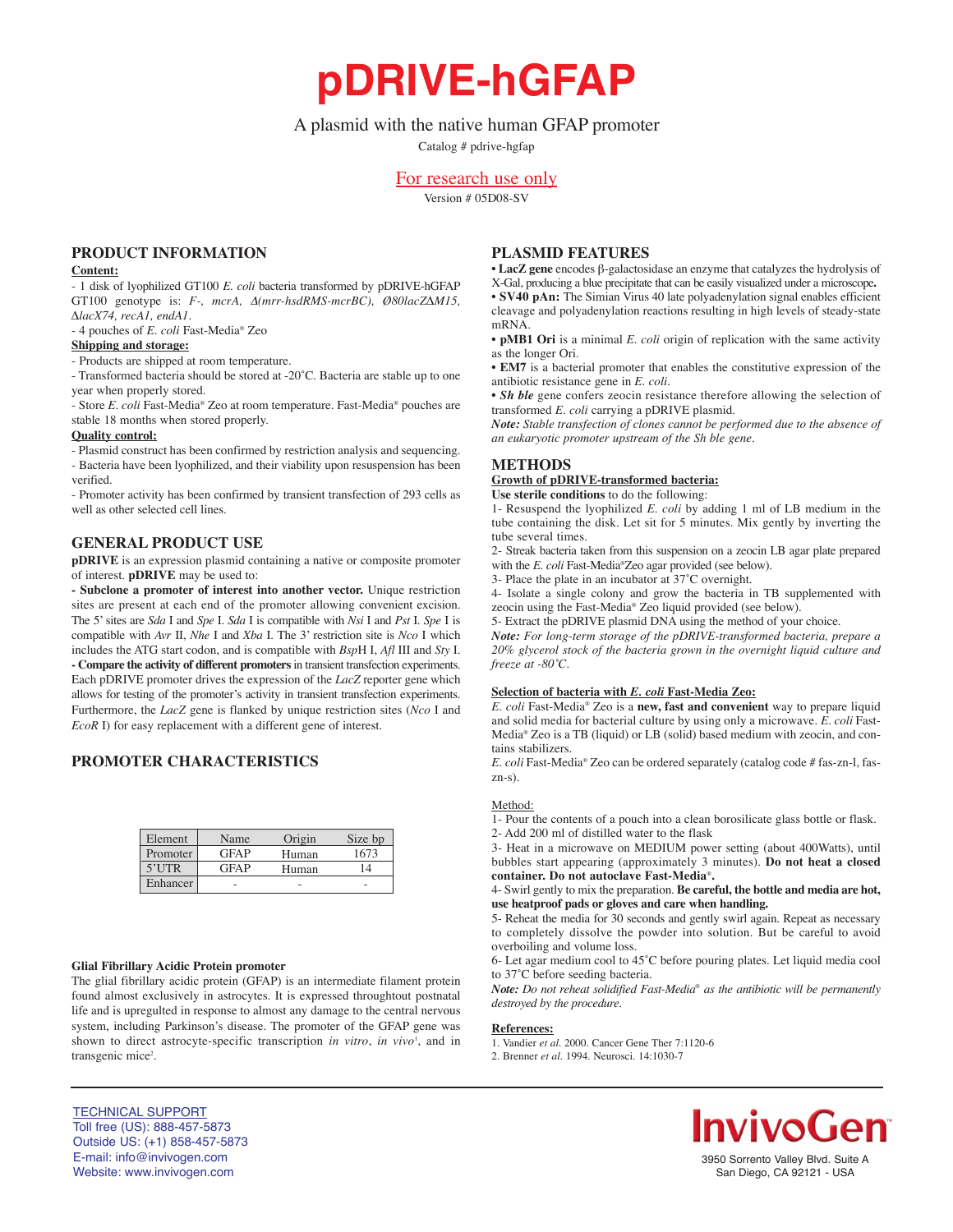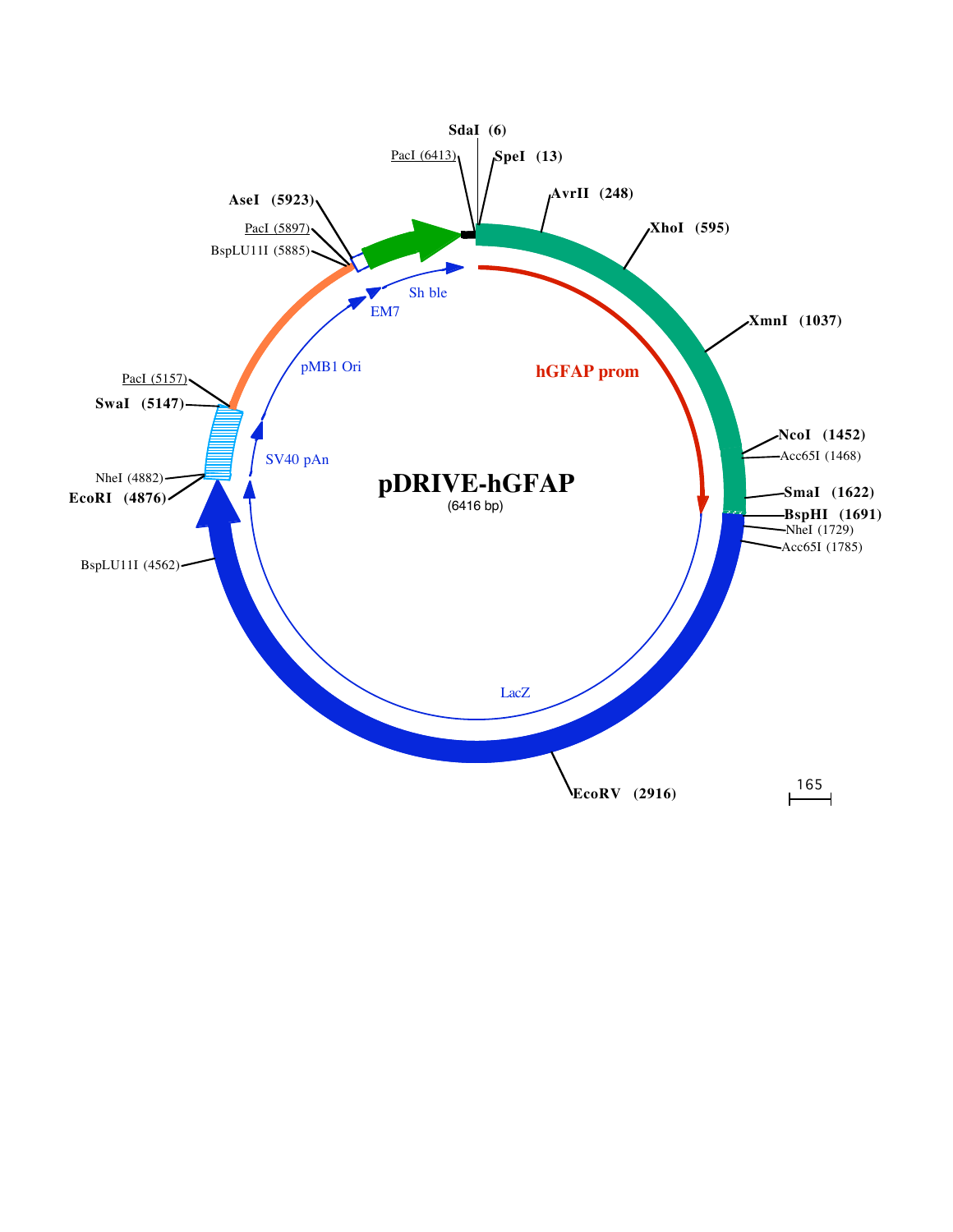**SdaI (6) SpeI (13)**

| эчаг тог<br>SPEI(13)<br>1 CCTGCAGGGCCCACTAGTCTGCAAGCAGACCTGGCAGCATTGGGCTGGCCGCCCCCCAGGGCCTCCTCTTCATGCCCAGTGAATGACTCACCTTGGCACA                                                                                                                                                                                                                                                                                                                                                                                                                                                                                                                                                                                                                                                                                                                                                                                                                                                                                                                                                                                                                                                                                                                                                                                                                                                                                                                                                                                                                                                                                                                                                                                                                                                                                                                                                                                                                                                                                                                                                                                                                                                                                                                                                                                                                                                                                                                                                                                                                                                                                                                                                                                                                                     |
|--------------------------------------------------------------------------------------------------------------------------------------------------------------------------------------------------------------------------------------------------------------------------------------------------------------------------------------------------------------------------------------------------------------------------------------------------------------------------------------------------------------------------------------------------------------------------------------------------------------------------------------------------------------------------------------------------------------------------------------------------------------------------------------------------------------------------------------------------------------------------------------------------------------------------------------------------------------------------------------------------------------------------------------------------------------------------------------------------------------------------------------------------------------------------------------------------------------------------------------------------------------------------------------------------------------------------------------------------------------------------------------------------------------------------------------------------------------------------------------------------------------------------------------------------------------------------------------------------------------------------------------------------------------------------------------------------------------------------------------------------------------------------------------------------------------------------------------------------------------------------------------------------------------------------------------------------------------------------------------------------------------------------------------------------------------------------------------------------------------------------------------------------------------------------------------------------------------------------------------------------------------------------------------------------------------------------------------------------------------------------------------------------------------------------------------------------------------------------------------------------------------------------------------------------------------------------------------------------------------------------------------------------------------------------------------------------------------------------------------------------------------------|
| 101 GACACAATGTTCGGGGTGGGCACAGTGCCTGCTTCCCGCCGCACCCCAGCCCCCTCAAATGCCTTCCGAGAAGCCCATTGAGTAGGGGGCTTGCATTGC                                                                                                                                                                                                                                                                                                                                                                                                                                                                                                                                                                                                                                                                                                                                                                                                                                                                                                                                                                                                                                                                                                                                                                                                                                                                                                                                                                                                                                                                                                                                                                                                                                                                                                                                                                                                                                                                                                                                                                                                                                                                                                                                                                                                                                                                                                                                                                                                                                                                                                                                                                                                                                                            |
| AvrII $(248)$<br>201 ACCCCAGCCTGACAGCCTGGCATCTTGGGATAAAAGCAGCACAGCCCCCTAGGGGCTGCCCTTGCTGTGTGGCGCCACCGGCGGTGGAGAACAAGGCTCT                                                                                                                                                                                                                                                                                                                                                                                                                                                                                                                                                                                                                                                                                                                                                                                                                                                                                                                                                                                                                                                                                                                                                                                                                                                                                                                                                                                                                                                                                                                                                                                                                                                                                                                                                                                                                                                                                                                                                                                                                                                                                                                                                                                                                                                                                                                                                                                                                                                                                                                                                                                                                                          |
|                                                                                                                                                                                                                                                                                                                                                                                                                                                                                                                                                                                                                                                                                                                                                                                                                                                                                                                                                                                                                                                                                                                                                                                                                                                                                                                                                                                                                                                                                                                                                                                                                                                                                                                                                                                                                                                                                                                                                                                                                                                                                                                                                                                                                                                                                                                                                                                                                                                                                                                                                                                                                                                                                                                                                                    |
| 401 GACACAAATGGGTGAGGGGACTGGGCAGGGTTCTGACCCTGTGGGACCAGAGTGGAGGGCGTAGATGGACCTGAAGTCTCCAGGGACAACAGGGCCCAGG                                                                                                                                                                                                                                                                                                                                                                                                                                                                                                                                                                                                                                                                                                                                                                                                                                                                                                                                                                                                                                                                                                                                                                                                                                                                                                                                                                                                                                                                                                                                                                                                                                                                                                                                                                                                                                                                                                                                                                                                                                                                                                                                                                                                                                                                                                                                                                                                                                                                                                                                                                                                                                                           |
| XhoI (595)                                                                                                                                                                                                                                                                                                                                                                                                                                                                                                                                                                                                                                                                                                                                                                                                                                                                                                                                                                                                                                                                                                                                                                                                                                                                                                                                                                                                                                                                                                                                                                                                                                                                                                                                                                                                                                                                                                                                                                                                                                                                                                                                                                                                                                                                                                                                                                                                                                                                                                                                                                                                                                                                                                                                                         |
|                                                                                                                                                                                                                                                                                                                                                                                                                                                                                                                                                                                                                                                                                                                                                                                                                                                                                                                                                                                                                                                                                                                                                                                                                                                                                                                                                                                                                                                                                                                                                                                                                                                                                                                                                                                                                                                                                                                                                                                                                                                                                                                                                                                                                                                                                                                                                                                                                                                                                                                                                                                                                                                                                                                                                                    |
|                                                                                                                                                                                                                                                                                                                                                                                                                                                                                                                                                                                                                                                                                                                                                                                                                                                                                                                                                                                                                                                                                                                                                                                                                                                                                                                                                                                                                                                                                                                                                                                                                                                                                                                                                                                                                                                                                                                                                                                                                                                                                                                                                                                                                                                                                                                                                                                                                                                                                                                                                                                                                                                                                                                                                                    |
| 801 GGCAAGAGAGTGCCGGCCCCCTCTTGCCCTATCAGGACCTCCACTGCCACATAGAGGCCATGATTGACCCTTAGACAAAGGGCTGGTGTCCAATCCCAGC                                                                                                                                                                                                                                                                                                                                                                                                                                                                                                                                                                                                                                                                                                                                                                                                                                                                                                                                                                                                                                                                                                                                                                                                                                                                                                                                                                                                                                                                                                                                                                                                                                                                                                                                                                                                                                                                                                                                                                                                                                                                                                                                                                                                                                                                                                                                                                                                                                                                                                                                                                                                                                                           |
| 901 CCCCAGCCCCAGAACTCCAGGGAATGAATGGGCAGAGAGGGAATGTGGGACATCTGTGTTCAAGGGAAGGACTCCAGGAGTCTGCTGGGAATGAGGCC                                                                                                                                                                                                                                                                                                                                                                                                                                                                                                                                                                                                                                                                                                                                                                                                                                                                                                                                                                                                                                                                                                                                                                                                                                                                                                                                                                                                                                                                                                                                                                                                                                                                                                                                                                                                                                                                                                                                                                                                                                                                                                                                                                                                                                                                                                                                                                                                                                                                                                                                                                                                                                                             |
| XmnI (1037)                                                                                                                                                                                                                                                                                                                                                                                                                                                                                                                                                                                                                                                                                                                                                                                                                                                                                                                                                                                                                                                                                                                                                                                                                                                                                                                                                                                                                                                                                                                                                                                                                                                                                                                                                                                                                                                                                                                                                                                                                                                                                                                                                                                                                                                                                                                                                                                                                                                                                                                                                                                                                                                                                                                                                        |
|                                                                                                                                                                                                                                                                                                                                                                                                                                                                                                                                                                                                                                                                                                                                                                                                                                                                                                                                                                                                                                                                                                                                                                                                                                                                                                                                                                                                                                                                                                                                                                                                                                                                                                                                                                                                                                                                                                                                                                                                                                                                                                                                                                                                                                                                                                                                                                                                                                                                                                                                                                                                                                                                                                                                                                    |
| 1201 TCTCTGTTGCCCAGGCTGGAGTGGCGCAAACACAGCTCACTGCAGCCTCAACCTACTGGGCTCAAGCAATCCTCCAGCCTCAGCCTCCCAAAGTGCTGGG                                                                                                                                                                                                                                                                                                                                                                                                                                                                                                                                                                                                                                                                                                                                                                                                                                                                                                                                                                                                                                                                                                                                                                                                                                                                                                                                                                                                                                                                                                                                                                                                                                                                                                                                                                                                                                                                                                                                                                                                                                                                                                                                                                                                                                                                                                                                                                                                                                                                                                                                                                                                                                                          |
|                                                                                                                                                                                                                                                                                                                                                                                                                                                                                                                                                                                                                                                                                                                                                                                                                                                                                                                                                                                                                                                                                                                                                                                                                                                                                                                                                                                                                                                                                                                                                                                                                                                                                                                                                                                                                                                                                                                                                                                                                                                                                                                                                                                                                                                                                                                                                                                                                                                                                                                                                                                                                                                                                                                                                                    |
| <b>NcoI</b> (1452)<br>Acc65I (1468)<br>1401 CCACCTTCCTAGAGAGAGGGTCCTCTTGATTCAGCGGTCAGGGCCCCAGACCCATGGTCTGGCTCCAGGTACCACCTGCCTCATGCAGGAGTTGGCGTGC                                                                                                                                                                                                                                                                                                                                                                                                                                                                                                                                                                                                                                                                                                                                                                                                                                                                                                                                                                                                                                                                                                                                                                                                                                                                                                                                                                                                                                                                                                                                                                                                                                                                                                                                                                                                                                                                                                                                                                                                                                                                                                                                                                                                                                                                                                                                                                                                                                                                                                                                                                                                                   |
|                                                                                                                                                                                                                                                                                                                                                                                                                                                                                                                                                                                                                                                                                                                                                                                                                                                                                                                                                                                                                                                                                                                                                                                                                                                                                                                                                                                                                                                                                                                                                                                                                                                                                                                                                                                                                                                                                                                                                                                                                                                                                                                                                                                                                                                                                                                                                                                                                                                                                                                                                                                                                                                                                                                                                                    |
| SmaI (1622)<br><b>BspHI</b> (1691)<br>MetSerGI                                                                                                                                                                                                                                                                                                                                                                                                                                                                                                                                                                                                                                                                                                                                                                                                                                                                                                                                                                                                                                                                                                                                                                                                                                                                                                                                                                                                                                                                                                                                                                                                                                                                                                                                                                                                                                                                                                                                                                                                                                                                                                                                                                                                                                                                                                                                                                                                                                                                                                                                                                                                                                                                                                                     |
| Nhel (1729)<br>Acc65I (1785)<br>1701 TTCTCATCATCATCATCATCATGGTATGGCTAGCATGACTGGTGGACAGCAAATGGGTCGGGATCTGTACGACGATGACGATAAGGTACCTAAGGATCAG<br>3 <sup>}</sup> ySer His His His His His His GlyMet AlaSer Met Thr GlyGlyGlnGlnMet GlyArg Asp Leu Tyr Asp Asp Asp Asp AslPro LysAsp Gln<br>1801 CTTGGAGTTGATCCCGTCGTTTTACAACGTCGTGACTGGGAAAACCCTGGCGTTACCCAACTTAATCGCCTTGCAGCACATCCCCCTTTCGCCAGCTGGC<br>37 LeuGI yVal AspP roVal Val LeuGI nArgArgAspTrpGI uAsnP roGI yVal Thr GI nLeuAsnArgLeuAI aAI aHi sP roP roPheAI aSer TrpA<br>1901 GTAATAGCGAAGAGGCCCGCACCGATCGCCCTTCCCAACAGTTGCGCAGCCTGAATGGCGAATGGCGCTTTGCCTGGTTTCCGGCACCAGAAGCGGTGCC<br>70 rgAsnSer GI uGI uAI aArgThrAspArgP roSer GI nGI nLeuArgSer LeuAsnGI yGI uTrpArgPheAI aTrpPheP roAI aP roGI uAI aVaI Pr<br>2001 GGAAAGCTGGCTGGAGTGCGATCTTCCTGAGGCCGATACTGTCGTCGTCCCCTCAAACTGGCAGATGCACGGTTACGATGCGCCCATCTACACCAACGTA<br>103 oGI uSer TrpLeuGI uCysAspLeuProGI uAI aAspThr Val Val Val ProSerAsnTrpGI nMetHisGI yTyrAspAI aProII eTyrThrAsnVal<br>2101 ACCTATCCCATTACGGTCAATCCGCCGTTTGTTCCCACGGAGAATCCGACGGGTTGTTACTCGCTCACATTTAATGTTGATGAAAGCTGGCTACAGGAAG<br>137 Thr TyrProlleThr ValAsnProProPheValProThr GluAsnProThr GlyCysTyrSerLeuThr PheAsnValAspGluSerTrpLeuGlnGluG<br>2201 GCCAGACGCGAATTATTTTTGATGGCGTTAACTCGGCGTTTCATCTGTGGTGCAACGGGCGCTGGGTCGGTTACGGCCAGGACAGTCGTTTGCCGTCTGA<br>170 lyGlnThr ArgllellePheAspGlyValAsnSer AlaPheHisLeuTrpCysAsnGlyArgTrpValGlyTyrGlyGlnAspSer ArgLeuProSer Gl<br>2301 ATTTGACCTGAGCGCATTTTTACGCGCCGGAGAAAACCGCCTCGCGGTGATGGTGCTGCGTTGGAGTGACGGCAGTTATCTGGAAGATCAGGATATGTGG<br>203▶uPheAspLeuSerAlaPheLeuArgAlaGlyGluAsnArgLeuAlaValMetValLeuArgTrpSerAspGlySerTyrLeuGluAspGlnAspMetTrp<br>2401 CGGATGAGCGGCATTTTCCGTGACGTCTCGTTGCTGCATAAACCGACTACACAAATCAGCGATTTCCATGTTGCCACTCGCTTTAATGATGATTTCAGCC<br>237ÞA raMetSer GIyIlePheArgAspValSer LeuLeuHisLysProThr Thr GInIleSerAspPheHisValAlaThrArgPheAsnAspAspPheSerA<br>270 rgAlaVal LeuGluAlaGluValGlnMetCysGlyGluLeuArgAspTyrLeuArgValThrValSerLeuTrpGlnGlyGluThrGlnValAlaSerGl<br>2601 CACCGCGCCTTTCGGCGGTGAAATTATCGATGAGCGTGGTGGTTATGCCGATCGCGTCACACTACGTCTGAACGTCGAAAACCCGAAACTGTGGAGCGCC<br>303ÞyThr AI aP roPheGI yGI yGI uIIeIIeAspGI uArgGI yGI yTyrAIaAspArgVaI Thr LeuArgLeuAsnVaIGI uAsnP roLysLeuTrpSerAIa<br>2701 GAAATCCCGAATCTCTATCGTGCGGTGGTTGAACTGCACACCGCCGACGGCACGCTGATTGAAGCAGAAGCCTGCGATGTCGGTTTCCGCGAGGTGCGGA<br>337 GIul I eP roAsnLeuTyrArgAI aVaI VaI GIuLeuHisThr AI aAspGI yThr LeuI I eGIuAI aGIuAI aCysAspVaI GI yPheArgGI uVaIArgI<br>2801 TTGAAAATGGTCTGCTGCTGCTGAACGGCAAGCCGTTGCTGATTCGAGGCGTTAACCGTCACGAGCATCATCCTCTGCATGGTCAGGTCATGGATGAGCA<br>370 LeGI uAsnGI yLeuLeuLeuLeuAsnGI yLysProLeuLeuIIeArgGI yVaIAsnArgHi sGI uHi sHi sProLeuHi sGI yGI nVaIMetAspGI uGI |
| EcoRV (2916)<br>2901 GACGATGGTGCAGGATATCCTGCTGATGAAGCAGAACAACTTTAACGCCGTGCGCTGTTCGCATTATCCGAACCATCCGCTGTGGTACACGCTGTGCGAC<br>403) nThr MetVal GInAsplleLeuLeuMetLysGInAsnAsnPheAsnAIaVaIArgCysSer HisTyrProAsnHisProLeuTrpTyrThr LeuCysAsp<br>3001 CGCTACGGCCTGTATGTGGTGGATGAAGCCAATATTGAAACCCACGGCATGGTGCCAATGATCGTCTGACCGATGATCCGCGCTGGCTACCGGCGATGA<br>437 ArgTyrGlyLeuTyrValValAspGluAlaAsnIleGluThrHisGlyMetValProMetAsnArgLeuThrAspAspProArgTrpLeuProAlaMetS<br>470 <sup>b</sup> er GluArgVal Thr ArgMetVal GlnArgAspArgAsnHisProSer ValllelleTrpSer LeuGlyAsnGluSer GlyHisGlyAlaAsnHisAspAl<br>503} aLeuTyrArgTrpIleLysSerValAspProSerArgProValGInTyrGIuGIyGIyGIyAIaAspThrThrAIaThrAspIleIleCysProMetTyr<br>3301 GCGCGCGTGGATGAAGACCAGCCCTTCCCGGCTGTGCCGAAATGGTCCATCAAAAAATGGCTTTCGCTACCTGGAGAGACGCGCCCGCTGATCCTTTGCG                                                                                                                                                                                                                                                                                                                                                                                                                                                                                                                                                                                                                                                                                                                                                                                                                                                                                                                                                                                                                                                                                                                                                                                                                                                                                                                                                                                                                                                                                                                                                                                                                                                                                                                                                                                                                                                                                                                                       |

537▶AI aArgVaIAspGI uAspGI nP roPheP roAI aVaI P roLysTrpSer I l eLysLysTrpLeuSer LeuP roGI yGI uThr ArgP roLeu I l eLeuCysG